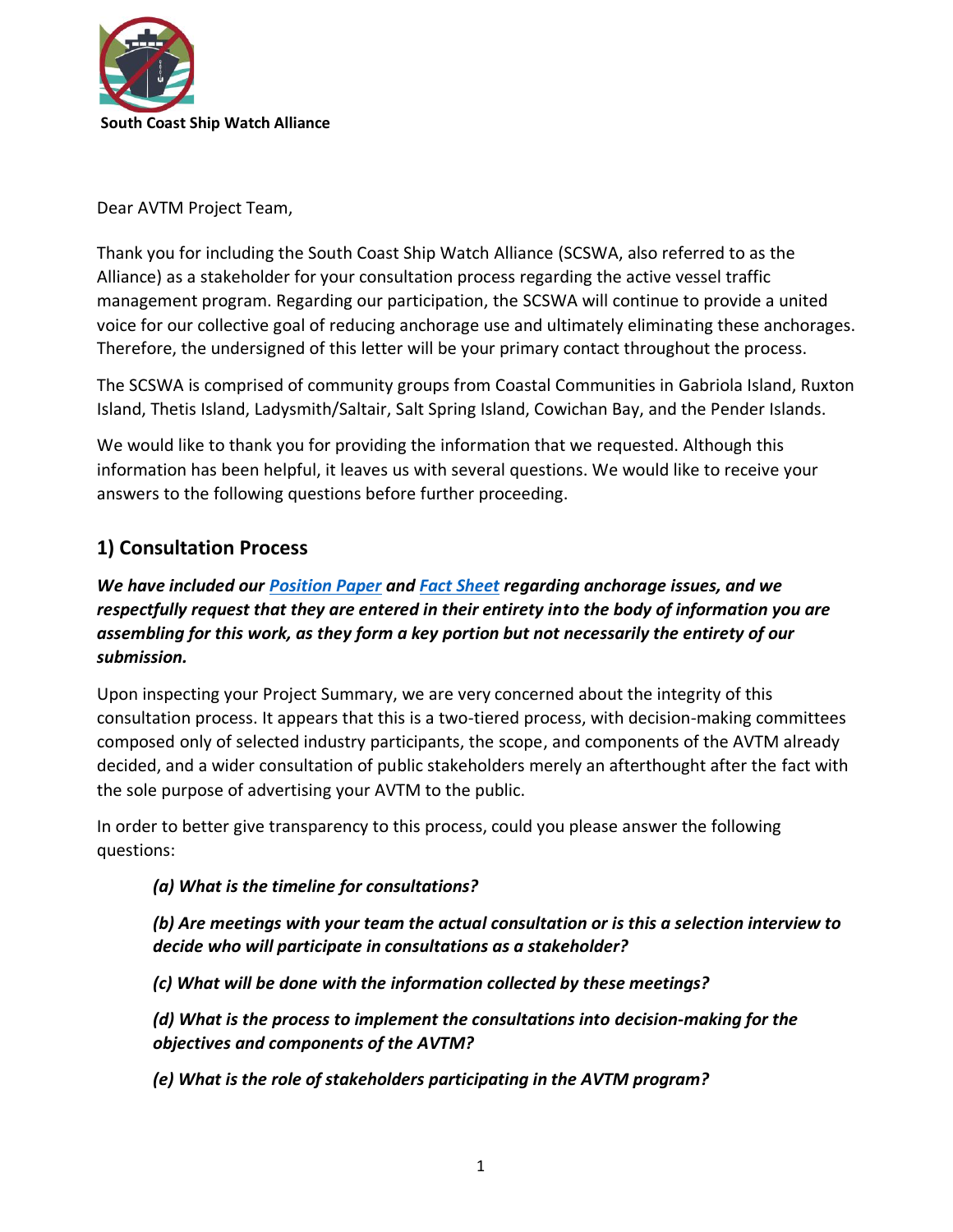

## **2) Scope and Objectives of the AVTM**

We are concerned that the scope of the AVTM appears to have been limited to exclude the real issues at stake. The real issues are reducing anchorage demand so that industrial expansion in the Southern Gulf Islands is no longer required and these anchorages can be phased out.

First Nations and Coastal Communities, including our members of this Alliance, have made this position very clear in numerous letters, publications, and meetings with representatives from port and Transport Canada since the escalated use of freighter anchorages began.

It does not bode well for this process that the key issues in your invitation for consultation and the Project Summary were either omitted or reported in a biased manner that reveals that prior input of First Nations and coastal communities have not been taken seriously.

For example, your described increase of 31% in anchorage use is an underestimate that does not address the real problem in the Southern Gulf Islands. Prior to 2008 the waters of the Southern Gulf Islands were used only rarely and mostly by smaller ships for local island harbours. Repurposed anchorage use for the Port of Vancouver increased exponentially during the last decade, from very low numbers to intolerably high use in recent years, as explained in our documents supplied. This industrial expansion has remained contested and only temporarily allowed by the Interim Protocol of 2018, and it is unacceptable for a consultation in good faith to display this situation as a fait accompli beyond negotiation.

Regarding transparency of objectives and targets for the AVTM, we would like to receive specific answers to the following questions:

*(a) What are the AVTM's specific targets for reduction in anchorage use (i) at port anchorages, (ii) in the Southern Gulf Islands?*

*(b) What is the AVTM's proposed schedule for phasing out anchorages in the Southern Gulf Islands?*

*(c) What are the emergency measures that VFPA is prepared to put into place to relieve residents and marine ecosystems in the Southern Gulf Islands of peak usage of anchorages.*

## **3) Specific Components of the AVTM**

We are specifically concerned that AVTM appears to contain the same language of "*Reducing anchorage demand*" and introducing a "*Code of Conduct for vessels at anchorage"* that previously framed the temporary Interim Protocol of 2018. This protocol has not been a solution because it did not address root causes of the problem. In fact, the anchorage use increased considerably after